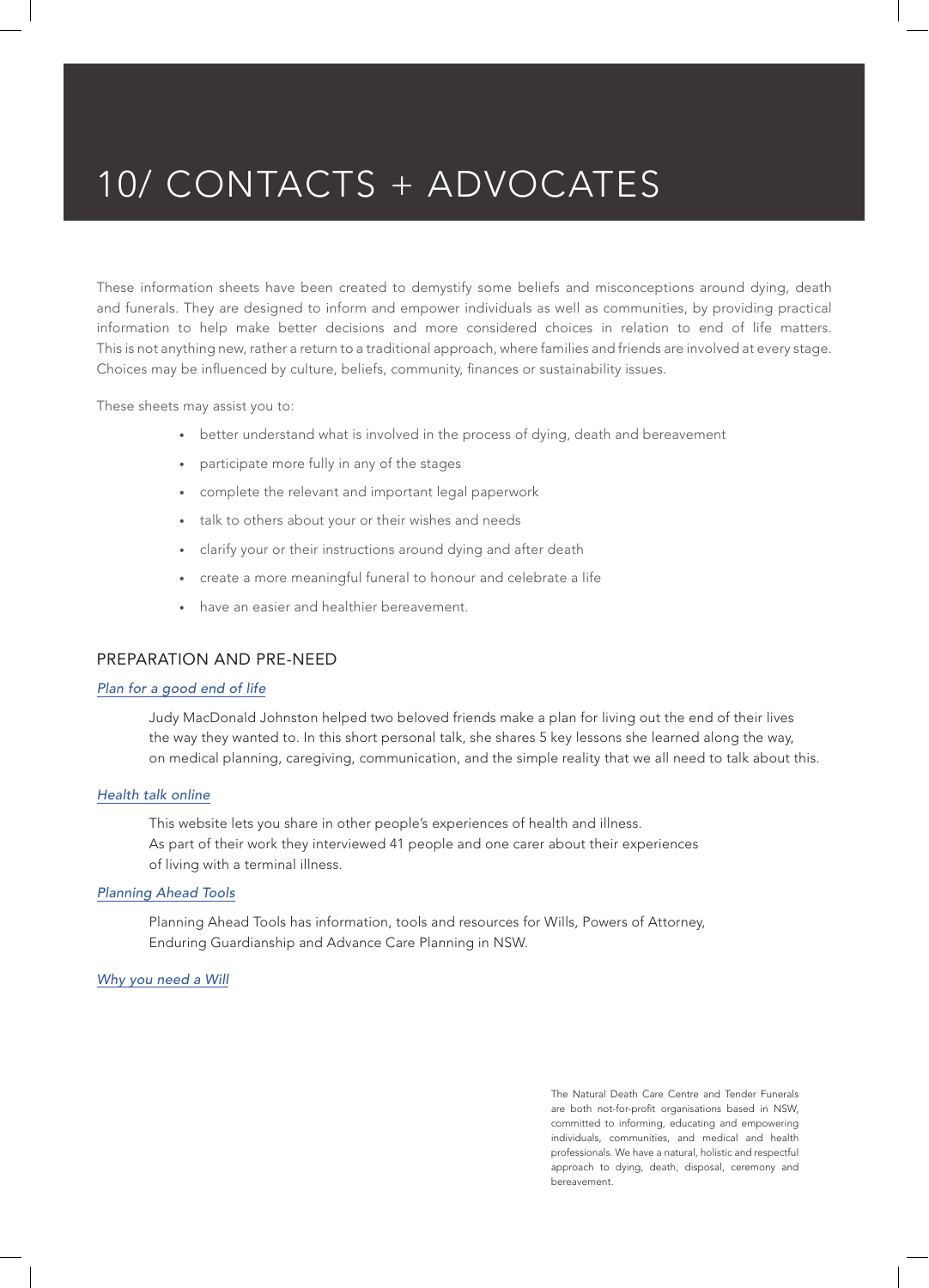## ASSISTANCE FOR CARERS AND PEOPLE WHO ARE DYING

## *Petrea King - Quest for Life Foundation*

### *www.questforlife.com.au*

A residential programs in Bundanoon and in rural, regional and metropolitan areas around Australia to empower people with the skills to confidently face their challenge, whatever it may be. People leave our programs with practical strategies for living well in challenging circumstances and for finding meaning in the midst of life's unexpected events.

#### *Caring for the Dying*

## *www.verywell.com*

Being a caregiver for someone with a chronic or life-limiting illness is stressful, exhausting and at times confusing – while usually quite rewarding, as well. Once the ill person starts the dying process, the task becomes more demanding and the emotions more intense. You may find yourself wondering if you're doing the right thing, saying the right thing, even thinking the right thing.

#### *Caring for the Dying – Michael Barbato*

#### *www.caringforthedying.iinet.net.au*

Looking after a very sick or dying loved one brings unknowns to most of those who embark on the journey. This hand book guides you through each stage, detailing the sometimes difficult and challenging aspects of personal hygiene care, maps out how the process of deterioration may manifest, explains what analgesia be required and why, lists unexpected pitfalls which may occur as well as charting the flatter plateaus of this terrain, which sometimes may seem to go on forever.

### *Palliative Care*

#### *www. palliativecarensw.org.au*

The World Health Organisation defines palliative care as "an approach that improves the quality of life of patients and their families facing the problem associated with life-threatening illness, through the prevention and relief of suffering by means of early identification and impeccable assessment and treatment of pain and other problems, physical, psychosocial and spiritual.

### *National Palliative Care – Service Directory*

#### *www. palliativecare.org.au*

Palliative Care Australia has developed the National Palliative Care Service Directory to assist the community and health professionals access information about palliative care services, primary care services providing care at the end of life and a range of other services providing support to people with life limiting illness.

### *LifeCircle – Hopeline – Telephone Support* 1300 364 673

Telephone counsellors offer you the chance to think through your own issues and help you come up with strategies that will make it easier for to you get more out of your life at this critical time. Telephone support volunteers have all survived a life-threatening illness or cared for someone who did. Volunteers are professionally trained, and have empathy, experience and understanding.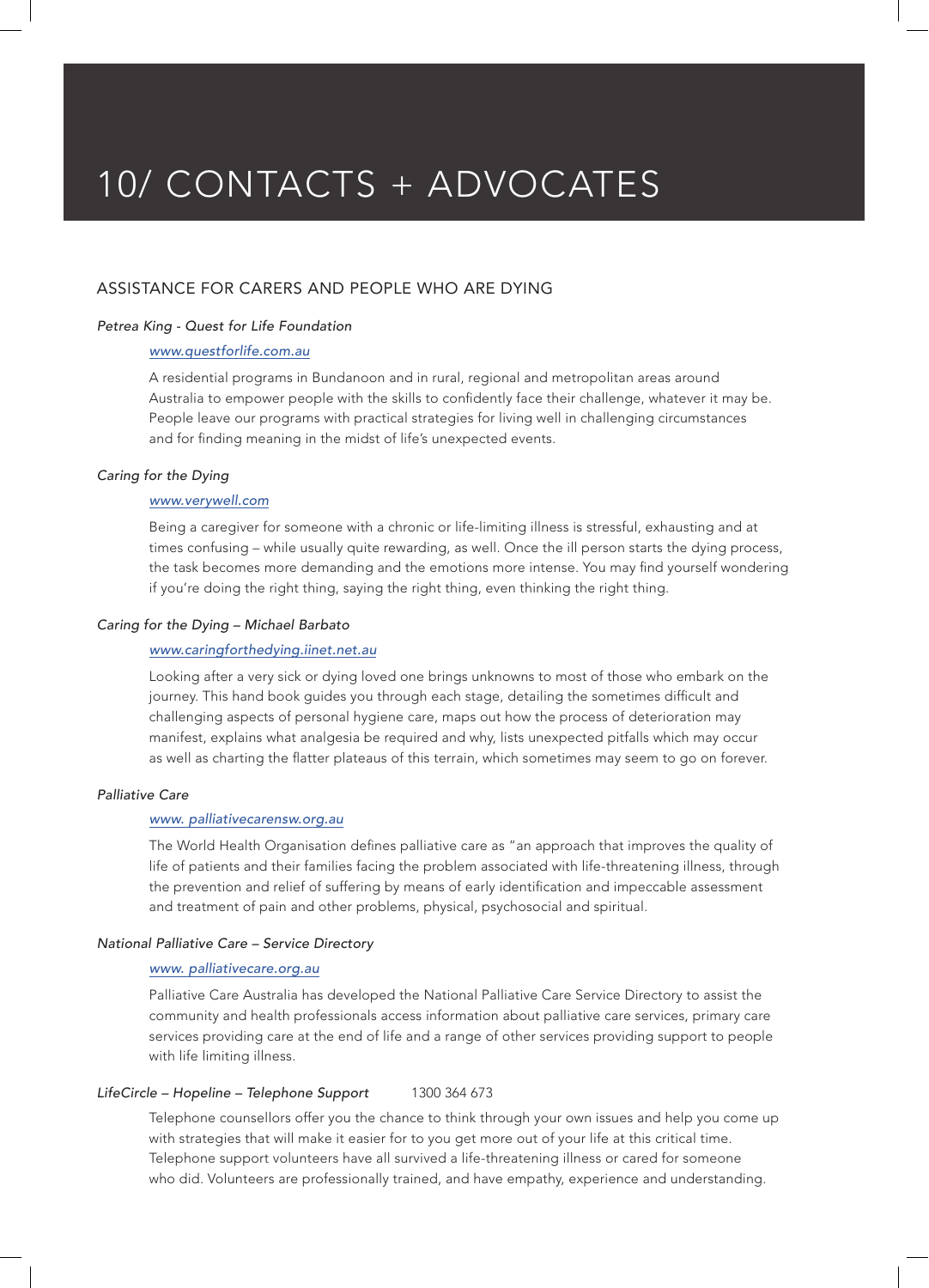## ASSISTANCE FOR CARERS AND PEOPLE WHO ARE DYING

*LifeCircle – eMentoring* 1300 364 673

Feeling overwhelmed or uncertain about what is involved in caring for someone who is dying? LifeCircle can help with support + guidance by matching you with a volunteer mentor who has had personal experience of caring for a loved one.

Mentors are able to answer questions you have; help you to access practical support from family, friends + community services + prepare for the future. They are there for you for as long as you need them, including after bereavement. Y

our mentor can meet with you face to face or provide support via phone.

#### *My Aged Care*

1800 052 22 *www.myagedcare.gov.au*

#### *Green Burial Council*

*www.greenburialcouncil.org*

#### *Canteen*

1800 226 833

#### *https://www.canteen.org.au*

Developing + empowering young people living with cancer, + their families

*Lifeline* 131114

#### *Natural Death Care Centre*

#### *www.naturaldeathcarecentre.org*

This is a non profit information, advice + referral centre for empowering + educating on all aspects of end of life. They see death as a natural + sacred part of life, based in Byron Bay, + have vast experience. Healthy + growing movement of people + organisations who are working for a more natural + empowering approach to death, dying + disposal of the human body.

## *Tender Funerals*

Tender Funerals aims to work with families, the community + palliative care to develop a model of continual care through each stage of the dying process, including after death care; realigning the care of our dead with the changing values of our culture. Reflecting the desire within the community for a more sustainable, affordable + meaningful funeral practice, which builds communities of support + skill while facilitating an authentic experience.

## WRAPPING UP

## *www.wrappingup.com*

Designed to provide comfort + confidence through clear, easy to understand information + identification with a community of like-minded individuals. WrappingUp.com is a social network + a one-stop-site about the one experience all of us will go through.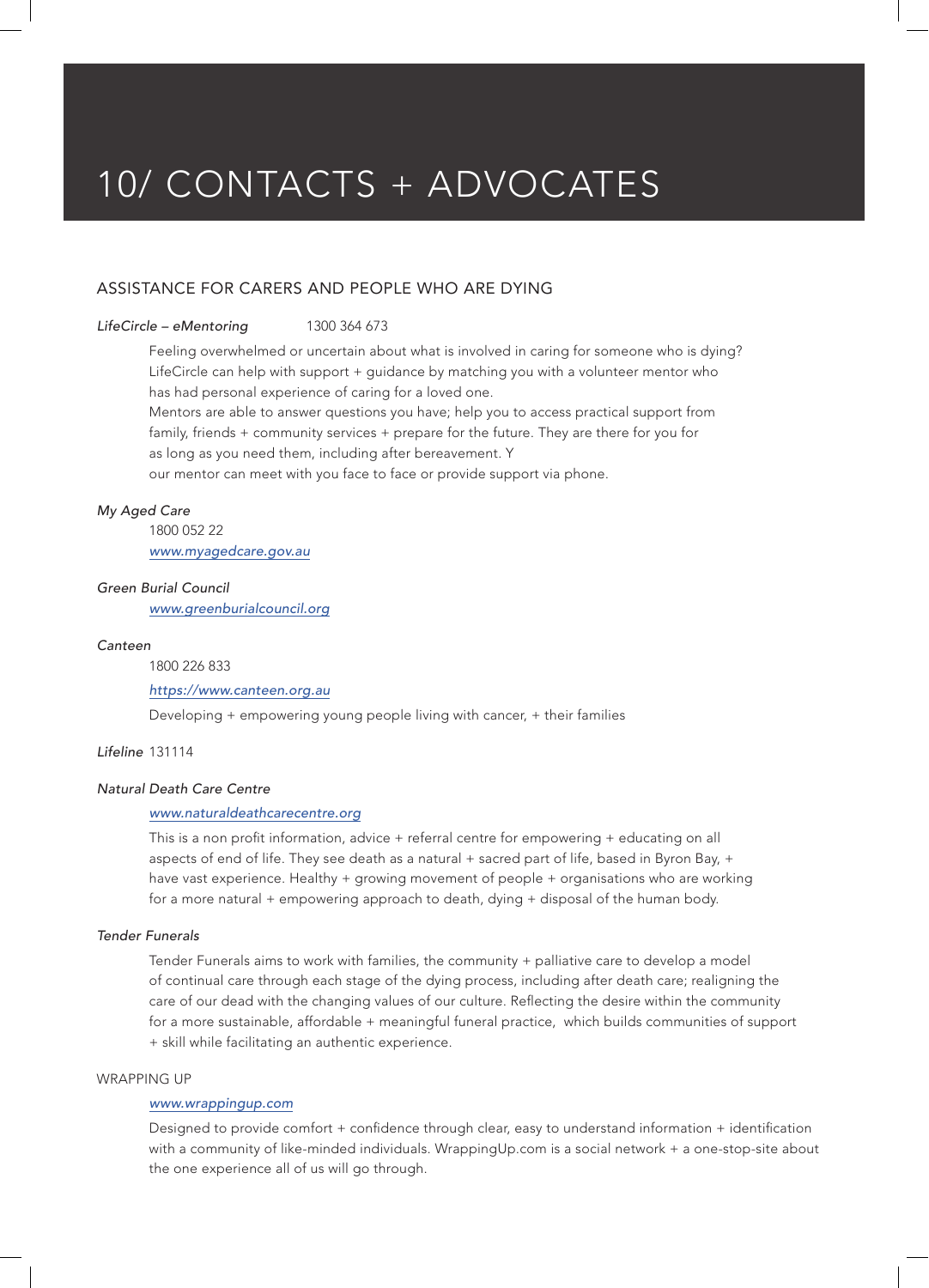## ASSISTANCE FOR CARERS AND PEOPLE WHO ARE DYING

#### *Men's Line*

1300 789 978

## *www.mensline.org.au*

Men's Line Australia is a professional telephone and online support, information and referral service, helping men to deal with relationship problems in a practical and effective way.

#### *Community Transport*

For information about community transport funded services (02) 8836 3189

#### *Volunteer Services for Carers – Carers NSW*

1800 242 636

## *www.carersnsw.org.au*

Speak to a care support worker- just call or with your consent a referral can be made by your GP, case manager, support worker or friend.

#### *Cancer Help Line*

#### 131120

#### *www.cancervic.org.au*

Using a unique database of resources, helpline staff can connect you with cancer support groups and other community resources. Each contact is confidential and calls can be anonymous.

#### Leaving Lightly Coffins

#### cardboardcoffinsaustralia.com.au

Cardboard coffins are manufactured according to Australian Industry Standards. The environmental benefits are obvious as they are made from recycled materials and are biodegradable.

## *The Handwoven Casket Company*

(02) 65553500 or 0418 241 233

*www.handwovencaskets.com.au*

#### *Destitute funerals*

### *www.legalanswers.sl.nsw.gov.au*

A destitute person is a deceased person with no money or assets and whose friends and relatives are unable to pay the cost of the burial or cremation. Although there is no legal obligation on next of kin to arrange for or pay for the funeral of a deceased relative, they are obliged to provide personal details of the deceased to the funeral director so that the death can be registered. If no next of kin are available, any person may give this information (for example, hospital staff from Clinical Records).